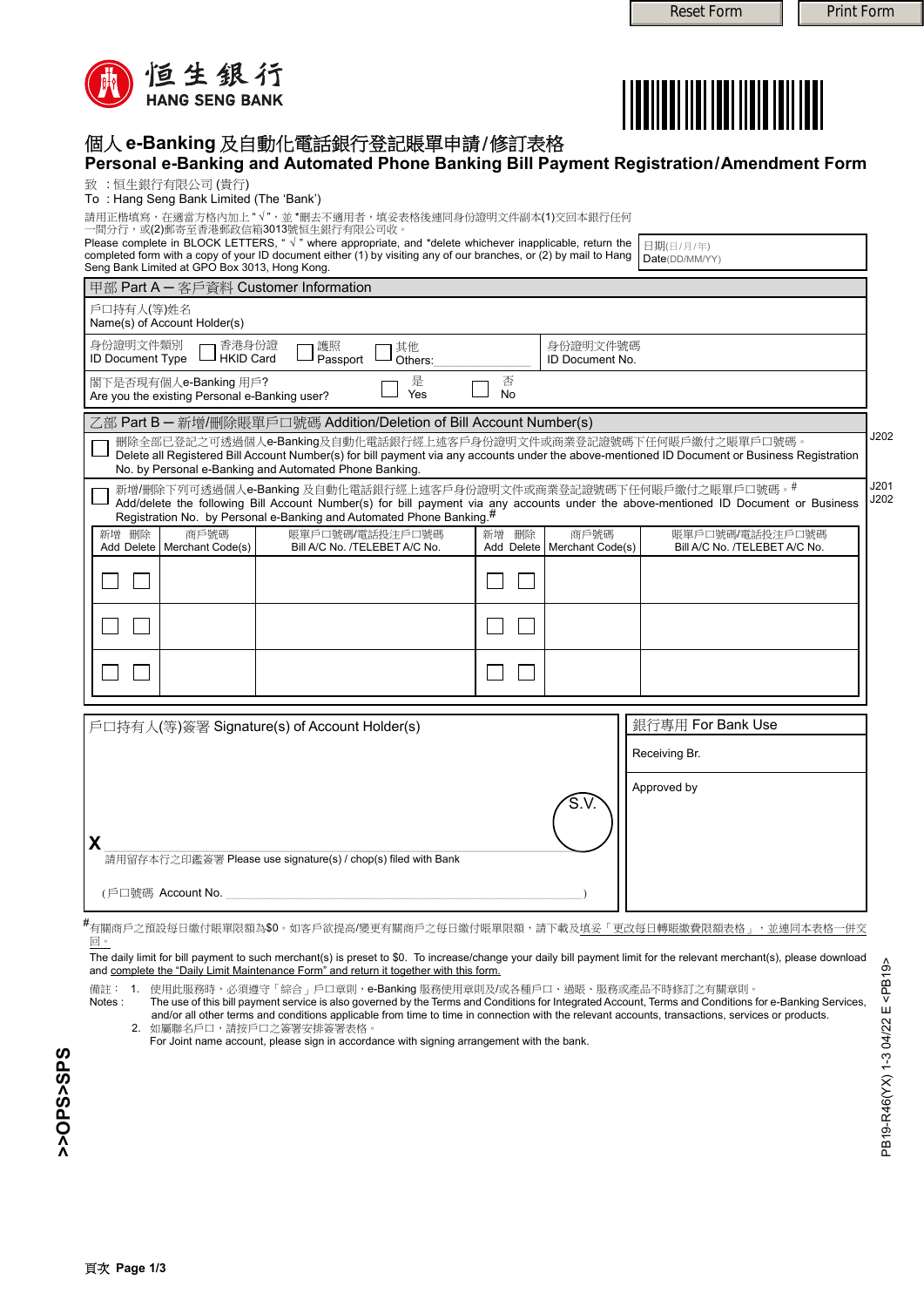| 商戶名稱<br>Merchant Name(s)                                                                                                                                                                                                                                                                                                                                        | 商戶號碼<br>Merchant Code(s) | 賬單類別<br><b>Bill Type</b>                                        |
|-----------------------------------------------------------------------------------------------------------------------------------------------------------------------------------------------------------------------------------------------------------------------------------------------------------------------------------------------------------------|--------------------------|-----------------------------------------------------------------|
| A. 銀行及信用卡 Banking and Credit Cards #^                                                                                                                                                                                                                                                                                                                           |                          |                                                                 |
| 美國運通卡 AmericanExpress Card                                                                                                                                                                                                                                                                                                                                      | 3501                     | 美國運通卡 AmericanExpress Card                                      |
| 交通銀行信用卡 Bank of Communications Credit Card                                                                                                                                                                                                                                                                                                                      | 3576                     | 信用卡 Credit Card                                                 |
| 東亞銀行信用卡及循環貸款 The Bank of East Asia Credit<br>Card and Revolving Loan                                                                                                                                                                                                                                                                                            | 3506                     | 信用卡及循環貸款 Credit Card and Revolving Loan                         |
| 招商銀行一卡通 China Merchants Bank AIO                                                                                                                                                                                                                                                                                                                                | 3565                     | 一卡通 All In One Card                                             |
| 創興銀行 Chong Hing Bank                                                                                                                                                                                                                                                                                                                                            | 3517                     | 信用卡 Credit Card                                                 |
|                                                                                                                                                                                                                                                                                                                                                                 |                          | 私人分期貸款 Personal Instalment Loan                                 |
|                                                                                                                                                                                                                                                                                                                                                                 |                          | 現金卡 Cash Card                                                   |
|                                                                                                                                                                                                                                                                                                                                                                 | 3518                     | 靈活錢 Ready Credit Repayment                                      |
| 花旗銀行服務 Citibank Banking Services                                                                                                                                                                                                                                                                                                                                |                          | 私人貸款還款服務 Personal Loan Payment Service                          |
| 花旗商戶託收服務 Citibank Merchant Collection Services                                                                                                                                                                                                                                                                                                                  | 3520                     | 停車場繳費 Car Park Payment                                          |
|                                                                                                                                                                                                                                                                                                                                                                 |                          | 商戶繳費 Retail Payment                                             |
| 大新銀行 Dah Sing Bank                                                                                                                                                                                                                                                                                                                                              | 3514                     | 信用卡或循環貸款 Credit Card or Revolving Loan                          |
| 大來信用証 Diners Club                                                                                                                                                                                                                                                                                                                                               | 3502                     | 大來信用証 Diners Club Card                                          |
| 滙豐信用卡 HSBC Credit Cards                                                                                                                                                                                                                                                                                                                                         | 3504                     | 信用卡 Credit Card                                                 |
|                                                                                                                                                                                                                                                                                                                                                                 | 3530                     | ICBC兩幣卡 - 港幣賬項 ICBC Dual Currency Credit<br>Card - HKD Payment  |
| 中國工商銀行(亞洲) ICBC (Asia)                                                                                                                                                                                                                                                                                                                                          |                          | ICBC兩幣卡 - 人民幣賬項 ICBC Dual Currency Credit<br>Card - RMB Payment |
|                                                                                                                                                                                                                                                                                                                                                                 |                          | 其他ICBC信用卡賬項 Other ICBC Credit Card<br>Payment                   |
| Manhattan 信用卡及循環錢 Manhattan Card                                                                                                                                                                                                                                                                                                                                | 3503                     | 信用卡及私人循環錢 Credit Card & Revolving<br>Personal Loan              |
| 渣打信用卡 Standard Chartered Credit Cards                                                                                                                                                                                                                                                                                                                           | 3505                     | 信用卡 Credit Card                                                 |
| 上海商業銀行信用卡 Shanghai Commercial Bank Credit Card                                                                                                                                                                                                                                                                                                                  | 3508                     | 信用卡 Credit Card                                                 |
| 華僑永亨銀行有限公司 OCBC Wing Hang Bank Limited                                                                                                                                                                                                                                                                                                                          | 3512                     | 信用卡 Credit Card                                                 |
|                                                                                                                                                                                                                                                                                                                                                                 |                          | e-Money貸款卡或其他會員卡 e-Money Loan Card or<br>other Membership Card  |
|                                                                                                                                                                                                                                                                                                                                                                 |                          | Cash $\dagger$ Cash Card                                        |
|                                                                                                                                                                                                                                                                                                                                                                 |                          | JCB卡及循環貸款 JCB Card and Revolving Credit                         |
|                                                                                                                                                                                                                                                                                                                                                                 |                          | 信貸供款 Loans Payment                                              |
|                                                                                                                                                                                                                                                                                                                                                                 | 3516                     | 信用卡(港幣) Credit Card (HKD)                                       |
| 招商永隆銀行及招商永隆財務 CMB Wing Lung Bank and<br><b>CMB Wing Lung Finance</b>                                                                                                                                                                                                                                                                                            |                          | 租購或租貸供款 Hire Purchase or Lease Rental                           |
|                                                                                                                                                                                                                                                                                                                                                                 |                          | 信用卡(人民幣) Credit Card (RMB)                                      |
| B. 其他金融機構戶口 Other Financial Institutions Account(s)                                                                                                                                                                                                                                                                                                             |                          |                                                                 |
| 滙豐個人理財信貸部 HSBC Consumer Assets ^                                                                                                                                                                                                                                                                                                                                | 0039                     | 賬戶編號 Account Number                                             |
| Tap & Go 拍住賞 Tap & Go                                                                                                                                                                                                                                                                                                                                           | 0110                     | 拍住賞賬戶 Tap & Go Account                                          |
| #<br>有關商戶之預設每日繳付賬單限額為\$0。如客戶欲提高/變更有關商戶之每日繳付賬單限額,請下載及 <u>填妥「更改每日轉賬繳費限額表格」,並連同本表格一併</u><br>交回。<br>The daily limit for bill payment to such merchant(s) is preset to \$0. To increase/change your daily bill payment limit for the relevant merchant(s), please download<br>and complete the "Daily Limit Maintenance Form" and return it together with this form. |                          |                                                                 |

PB19-R46(YX) 2-3 04/22 E <PB19>

PB19-R46(YX) 2-3 04/22 E <PB19>